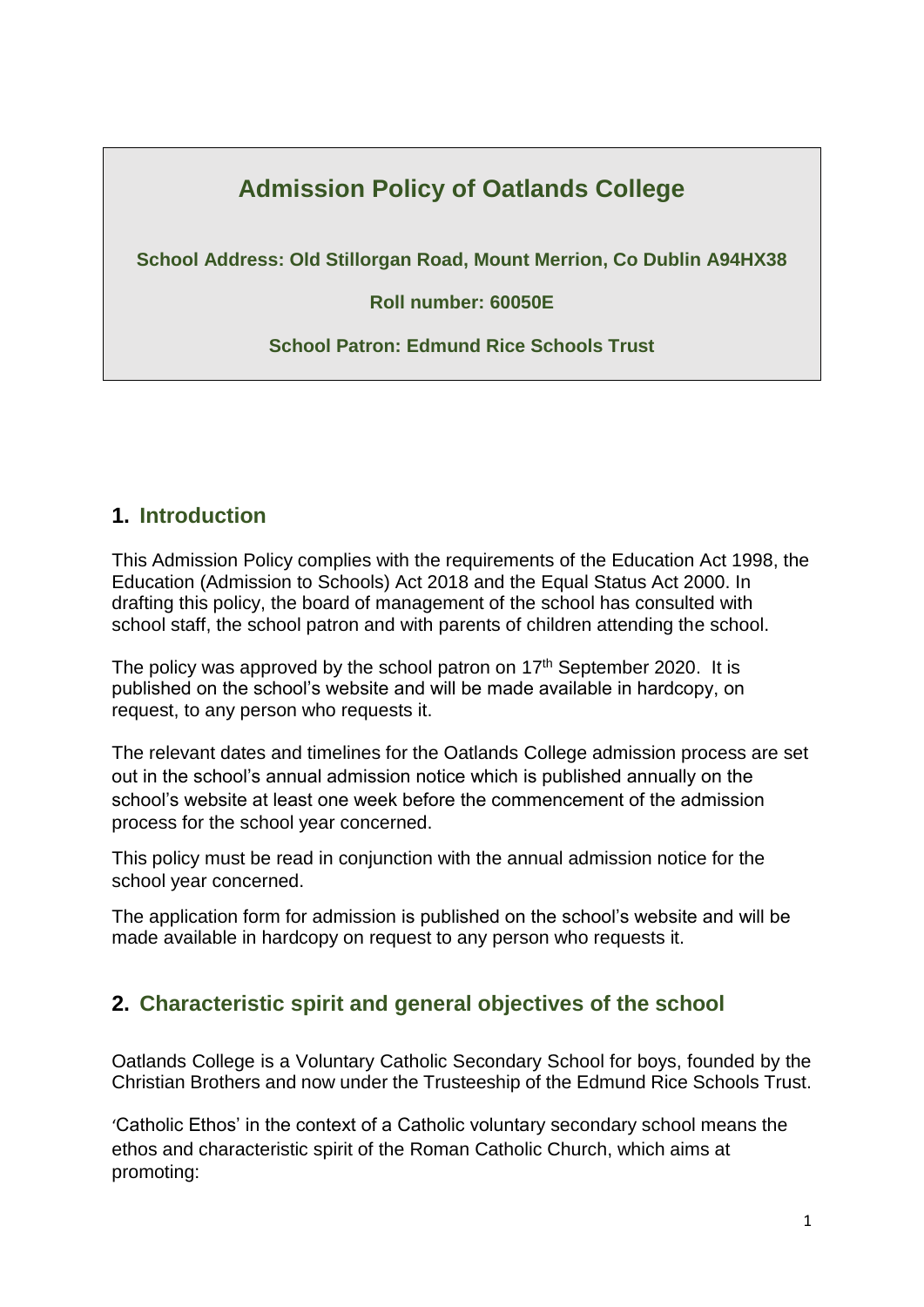a) the full and harmonious development of all aspects of the person of the pupil, including the intellectual, physical, cultural, moral and spiritual aspects; and

(b) a living relationship with God and with other people; and

(c) a philosophy of life inspired by belief in God and in the life, death and resurrection of Jesus; and

(d) the formation of the pupils in the Catholic faith,

and which school provides religious education in accordance with the doctrines, practices and traditions of the Roman Catholic Church, and/or such ethos and/or characteristic spirit as may be determined or interpreted from time to time by the Irish Episcopal Conference.

In accordance with S.15 (2) (b) of the Education Act, 1998 the Board of Management of Oatlands College shall uphold, and be accountable to the patron for so upholding, the characteristic spirit of the school as determined by the cultural, educational, moral, religious, social, linguistic and spiritual values and traditions which inform and are characteristic of the objectives and conduct of the school.

It is the policy of the College to accept for enrolment boys who respect and whose Parents respect the religious and educational philosophy of the ERST Charter, as set out in its Mission Statement. This charter is summarised on the school's website.

#### **Mission Statement.**

*Oatlands College is an Edmund Rice school community composed of students, teachers and other staff, parents and management under the Trusteeship of the Edmund Rice Schools Trust [ERST].*

*The central purpose of this community is the religious, moral, intellectual, physical, aesthetic and social education of the students.*

*Inspired by the vision of Edmund Rice, as set out in the religious and educational philosophy of the ERST Charter, the school seeks to create an atmosphere of Christian care and concern in which Students can grow to maturity.*

#### **3. Admission Statement**

Oatlands College will not discriminate in its admission of a student to the school on any of the following:

- (a) the gender ground of the student or the applicant in respect of the student concerned,
- (b) the civil status ground of the student or the applicant in respect of the student concerned,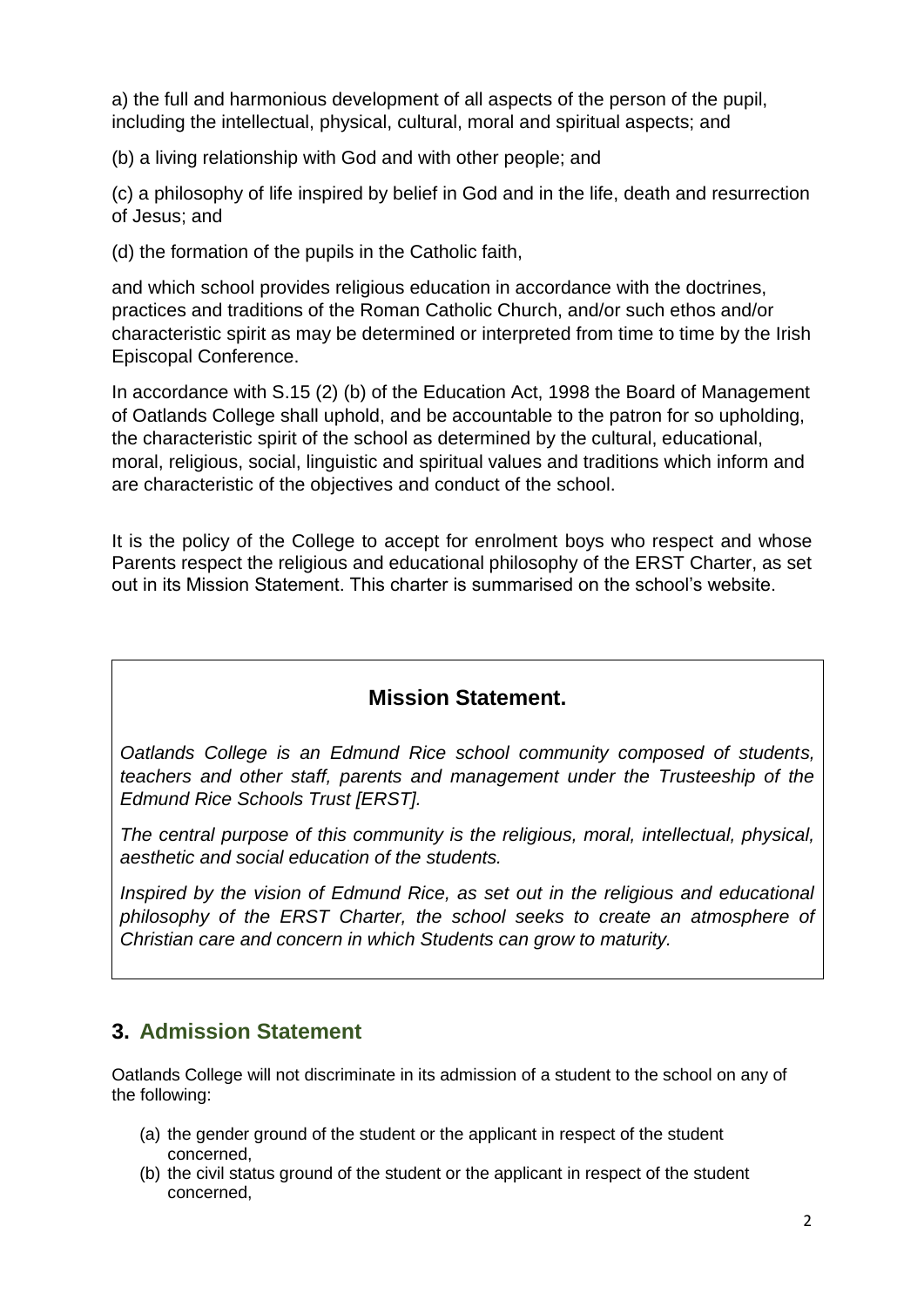- (c) the family status ground of the student or the applicant in respect of the student concerned,
- (d) the sexual orientation ground of the student or the applicant in respect of the student concerned,
- (e) the religion ground of the student or the applicant in respect of the student concerned,
- (f) the disability ground of the student or the applicant in respect of the student concerned,
- (g) the ground of race of the student or the applicant in respect of the student concerned,
- (h) the Traveller community ground of the student or the applicant in respect of the student concerned, or
- (i) the ground that the student or the applicant in respect of the student concerned has special educational needs.

As per section 61 (3) of the Education Act 1998, 'civil status ground', 'disability ground', 'discriminate', 'family status ground', 'gender ground', 'ground of race', 'religion ground', 'sexual orientation ground' and 'Traveller community ground' shall be construed in accordance with section 3 of the Equal Status Act 2000.

Oatlands College is an all-boys school and does not discriminate where it refuses to admit a girl applying for admission to this school.

Oatlands College is a school whose objective is to provide education in an environment which promotes certain religious values and does not discriminate where it admits a student of the Catholic faith in preference to others.

Oatlands College is a school whose objective is to provide education in an environment which promotes certain religious values and does not discriminate where it admits a student of the Roman Catholic religious denomination in preference to others or where it refuses to admit as a student a person who is not a Roman Catholic and it is proved that the refusal is essential to maintain the ethos of the school.

#### **4. Categories of Special Educational Needs catered for in the school/ special class**

Oatlands College does not have a special class at present.

#### **5. Admission of Students**

This school shall admit each student seeking admission except where –

- a) the school is oversubscribed (please see section 6 below for further details)
- b) a parent of a student, when required by the principal in accordance with section 23(4) of the Education (Welfare) Act 2000, fails to confirm in writing that the code of behaviour of the school is acceptable to him or her and that he or she shall make all reasonable efforts to ensure compliance with such code by the student.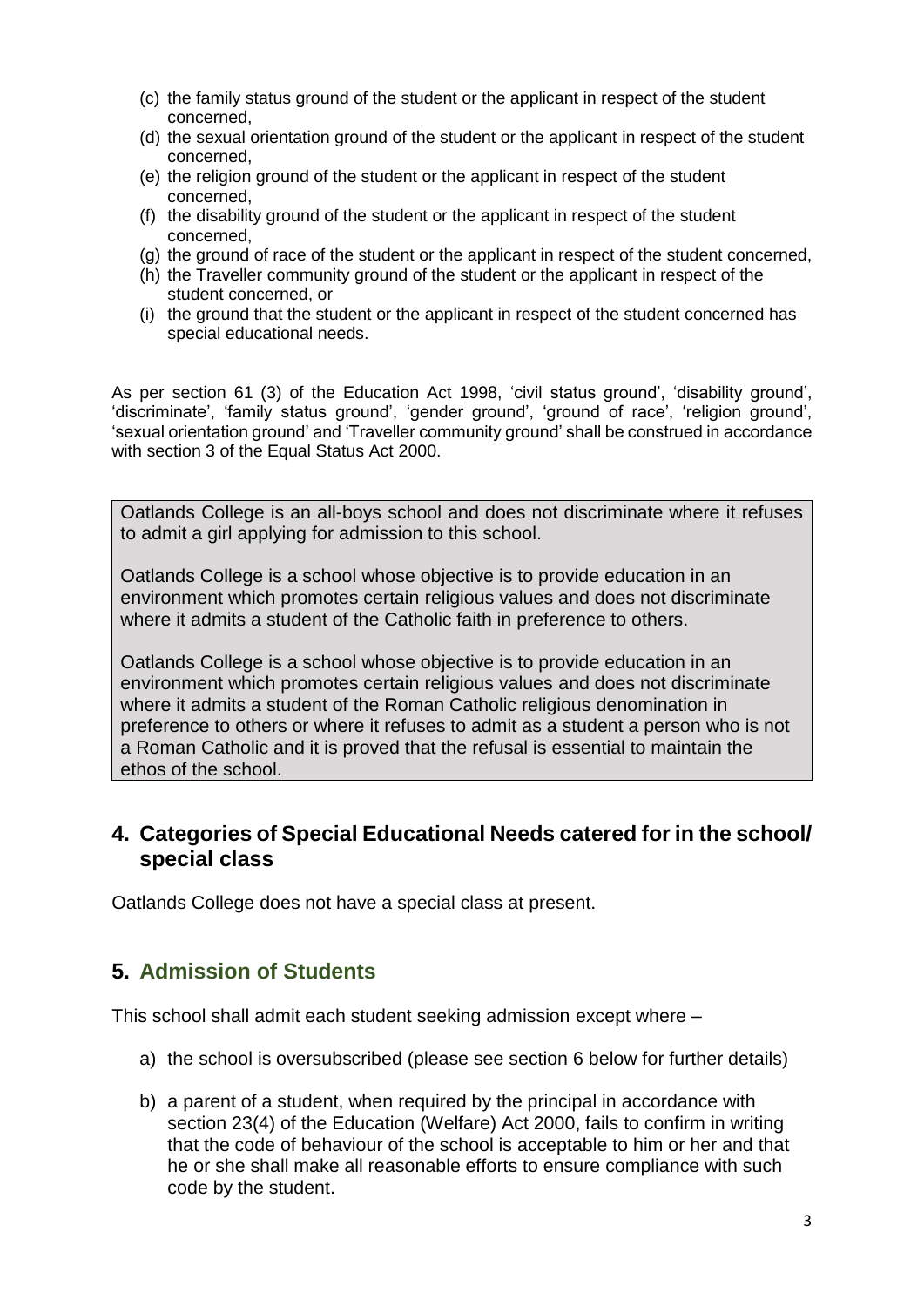Oatlands College provides education exclusively for boys and may refuse to admit as a student a person who is not of the gender provided for by this school.

Oatlands College is a Roman Catholic school and may refuse to admit as a student a person who is not of the Roman Catholic religion, where it is proved that the refusal is essential to maintain the ethos of the school.

### **6. Oversubscription**

Oatlands College currently offers a total of 120 places to students entering 1<sup>st</sup> year. In the event that the school is oversubscribed, the school will, when deciding on applications for admission, apply the following selection criteria in the order listed below to those applications that are received within the timeline for receipt of applications as set out in the school's annual admission notice:

| Category 1: Applicants who have a brother currently enrolled in the College      |
|----------------------------------------------------------------------------------|
| Category 2: Applicants from Scoil Mhuire, Oatlands                               |
| Category 3: Applicants who are brothers or sons of past pupils / sons of current |
| staff members (No more than 25% of the total places available as                 |
| set out in the annual admission notice for sons of past pupils)                  |
| Category 4: Applicants from Scoil San Treasa, Mount Merrion                      |
| Category 5: Applicants from St. Mary's BNS, Booterstown.                         |
| Category 6: Applicants from Carysfort NS and Guardian Angels NS, Blackrock.      |
| Category 7: Applicants from St Laurence's BNS, Kilmacud / St. Brigid's BNS, Mart |
| Lane, Foxrock / St Patrick's BNS, Hollypark, Foxrock /                           |
| St Anne's NS, Shankill, St. Joseph's NS, Tivoli Road.                            |
| Category 8: Applicants from all other national schools.                          |

In the event that there are two or more students tied for a place or places in any of the selection criteria categories above (the number of applicants exceeds the number of remaining places), the following arrangements will apply:

If all applicants in a particular category cannot be accommodated, they are arranged in order of distance from Oatlands College to their home (as measured by Google Maps).

#### **7. What will not be considered or taken into account**

In accordance with section 62(7)(e) of the Education Act, the school will not consider or take into account any of the following in deciding on applications for admission or when placing a student on a waiting list for admission to the school: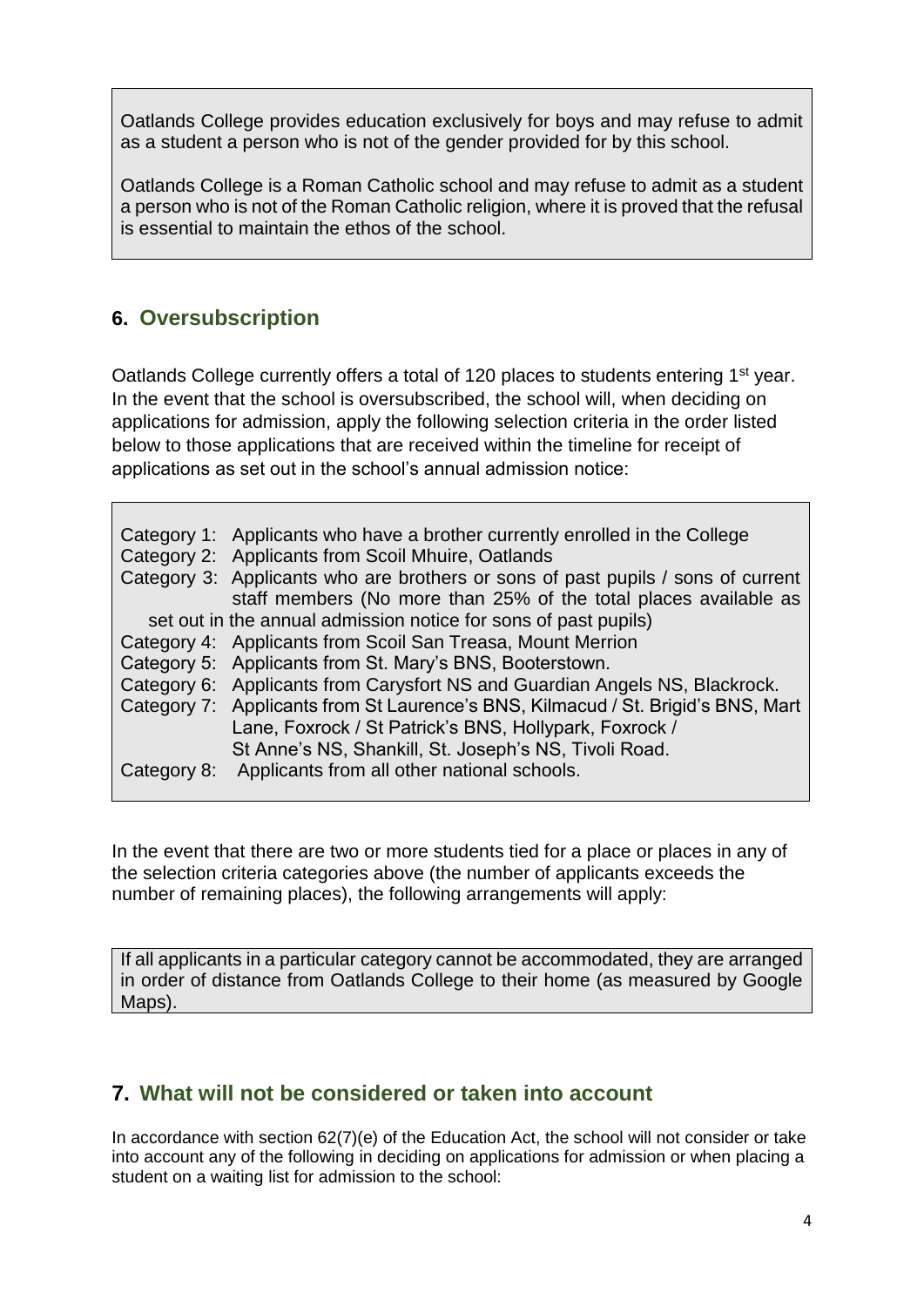(a)a student's prior attendance at a pre-school or pre-school service, including naíonraí, (b) the payment of fees or contributions (howsoever described) to the school; (c) a student's academic ability, skills or aptitude; (d) the occupation, financial status, academic ability, skills or aptitude of a student's parents; (e) a requirement that a student, or his parents, attend an interview, open day or other meeting as a condition of admission; (f) student's connection to the school by virtue of a member of his family attending or having previously attended the school, other than (1) siblings of a student attending or having attended the school and (2) parents of a student having attended the school. In relation to (2) parents having attended, a school may only apply this criterion to a maximum of 25% of the available spaces as set out in the school's annual admission notice). (g) the date and time on which an application for admission was received by the school, This is subject to the application being received at any time during the period specified for receiving applications set out in the annual admission notice of the school for the school year concerned. This is also subject to the school making offers based on existing waiting lists (up until 31<sup>st</sup> January 2025 only).

# **8. Decisions on applications**

All decisions on applications for admission to Oatlands College will be based on the following:

- Our school's admission policy
- The school's annual admission notice (where applicable)
- The information provided by the applicant in the school's official application form received during the period specified in our annual admission notice for receiving applications**.**

(Please see section 14below in relation to applications received outside of the admissions period and section 15 below in relation to applications for places in years other than first year.)

Selection criteria that are not included in our school admission policy will not be used to make a decision on an application for a place in our school.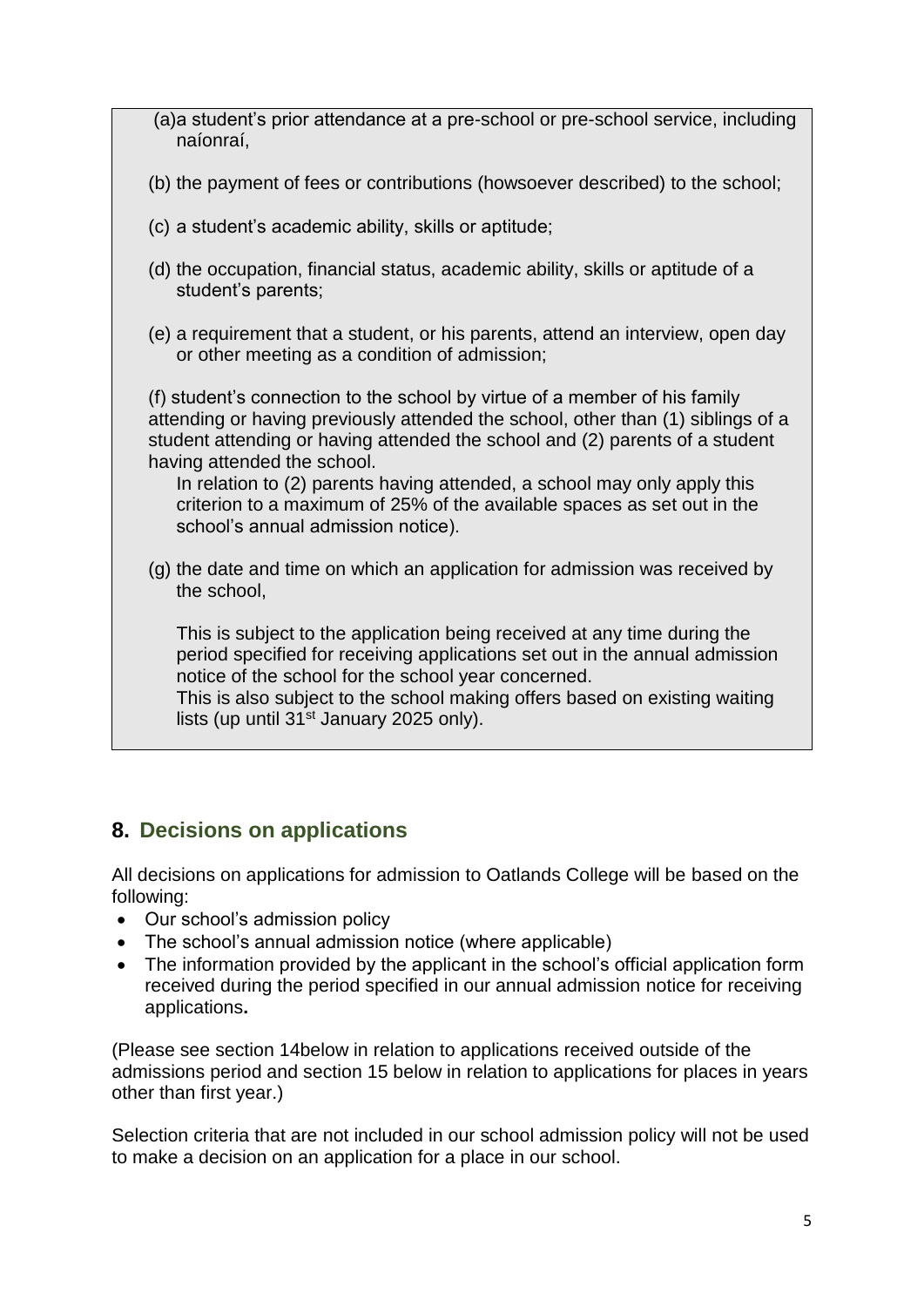## **9. Notifying applicants of decisions**

Applicants will be informed in writing as to the decision of the school, within the timeline outlined in the annual admissions notice.

If a student is not offered a place in our school, the reasons why they were not offered a place will be communicated in writing to the applicant, including, where applicable, details of the student's ranking against the selection criteria and details of the student's place on the waiting list for the school year concerned.

Applicants will be informed of the right to seek a review/right of appeal of the school's decision (see [section 18](#page-9-0) below for further details).

#### <span id="page-5-0"></span>**10. Acceptance of an offer of a place by an applicant**

In accepting an offer of admission from Oatlands College, you must indicate—

(i) whether or not you have accepted an offer of admission for another school or schools. If you have accepted such an offer, you must also provide details of the offer or offers concerned and

(ii) whether or not you have applied for and are awaiting confirmation of an offer of admission from another school or schools, and if so, you must provide details of the other school or schools concerned.

**Parents/Guardians who no longer require a place that they have accepted are asked to notify the College immediately so the place can be offered to another applicant.**

### **11. Circumstances in which offers may not be made or may be withdrawn**

An offer of admission may not be made or may be withdrawn by Oatlands College where—

- (i) it is established that information contained in the application is false or misleading.
- (ii) an applicant fails to confirm acceptance of an offer of admission on or before the date set out in the annual admission notice of the school.
- (iii) the parent of a student, when required by the principal in accordance with section 23(4) of the Education (Welfare) Act 2000, fails to confirm in writing that the code of behaviour of the school is acceptable to him or her and that he or she shall make all reasonable efforts to ensure compliance with such code by the student; or
- (iv) an applicant has failed to comply with the requirements of 'acceptance of an offer' as set out in [section 1](#page-5-0)0 above.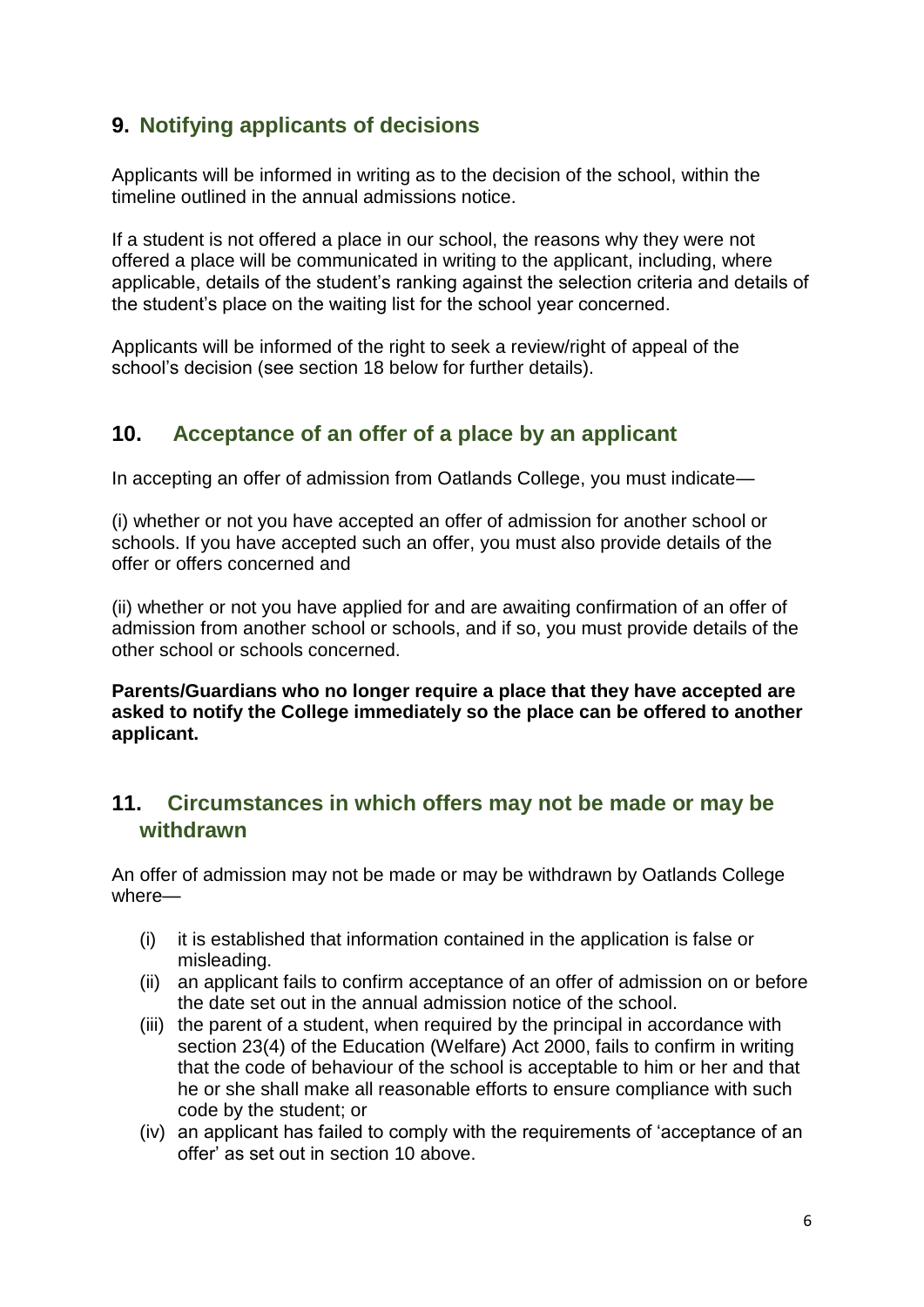### **12. Sharing of Data with other schools**

Applicants should be aware that section 66(6) of the Education (Admission to Schools) Act 2018 allows for the sharing of certain information between schools in order to facilitate the efficient admission of students.

#### **13. Waiting list in the event of oversubscription**

In the event of there being more applications for the school year concerned than places available, a waiting list of students whose applications for admission to Oatlands College were unsuccessful due to the school being oversubscribed, will be compiled and will remain valid until the beginning of the school year in which admission is being sought.

Placement on the waiting list of Oatlands College is in the order of priority assigned to the students' applications after the school has applied the selection criteria in accordance with this admission policy.

Offers of any subsequent places that become available for the school year in relation to which admission is being sought will be made to those students on the waiting list, in accordance with the order of priority in relation to which the students have been placed on the list.

### **14. Late Applications**

All applications for admission received after the closing date as outlined in the annual admission notice will be considered and decided upon in accordance with our school's admissions policy, the Education Admissions to School Act 2018 and any regulations made under that Act.

### **15. Procedures for admission of students to years other than 1st year or during the school year**

The procedures of the school in relation to the admission of students who are not already admitted to the school, to classes or years other than first year, or after the commencement of the school year in which admission is sought are as follows:

It is appreciated that in certain exceptional circumstances transfers are unavoidable (e.g. a change of residence or a family moving into an area). In general, however, transfers into Oatlands College are discouraged in the overall interests of the continuity of the student's education.

Decisions in relation to transfer of boys from other second-level schools are made by the Principal on behalf of the Board of Management.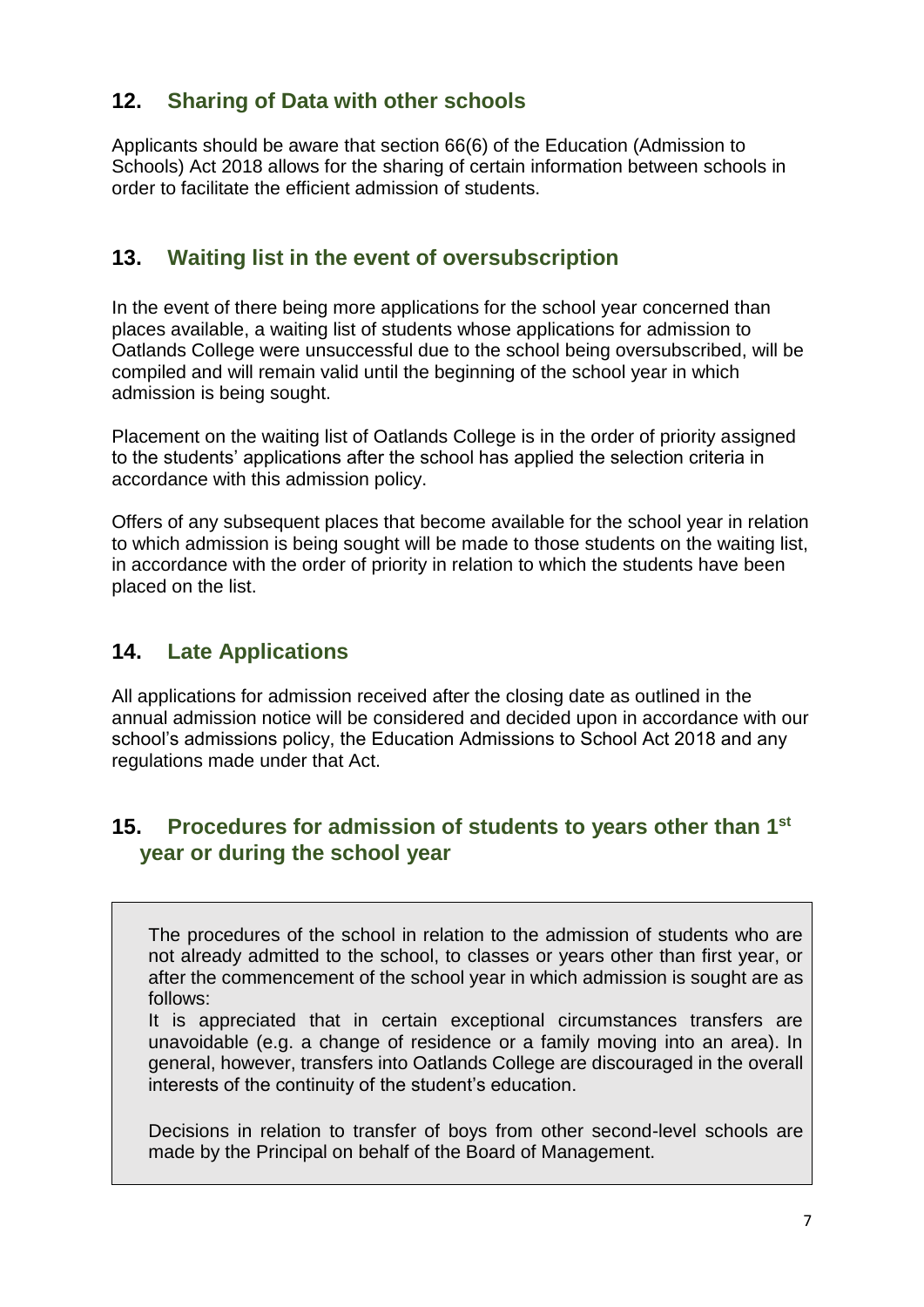An application to transfer is defined as one from a Student who has previously enrolled in another school in or outside the catchment area, or from a Student who makes application after the commencement of the autumn school term.

*It is the policy of the Board of Management not to accept transfer applications from Students already enrolled in other post-primary schools, except in exceptional circumstances. Where the Board is satisfied that such exceptional circumstances do exist, the following considerations and procedures will apply:*

- a. The provisions of the School Admission Policy will be adhered to.
- b. A place must be available in the year/class/subject group in question.
- c. The reasons for seeking a transfer will be clearly stated in writing to the Principal of Oatlands College.
- d. Copies of the Student's school reports from his previous school will be submitted to the Principal by the Parent(s)/Guardian(s) of the Student.
- e. The Principal reserves the right to request a confidential reference from the authorities in the previous school(s). The application will be subject to the satisfactory provision of all relevant information (as requested by the Principal) by the former school and the Parent(s)/Guardian(s) of the Student. Parents/Guardians will consent to the release of all such appropriate and relevant information by the school from which the Student wishes to transfer to the Principal of Oatlands College. **(Release of Information Form attached to the application form).**
- f. The Board of Management reserves the right to refuse an application in circumstances which might include an established prior record of poor behaviour.
- g. The Board of Management reserves the right to refuse an application where, in the opinion of the Board, the Student poses an unacceptable risk to other Students, to school staff or to school property.

An offer of a place will be subject to:

- The curricular provision of the school being compatible with the Student's previous studies.
- Applicants studying the number of subjects on offer in the particular class/year group and also the mandatory subjects set by the school.
- Consultation with the Education Welfare Officer, if appropriate.
- Signed acceptance by the applicant and his Parent(s)/Guardian(s) of the Oatlands College Code of Behaviour and Mission Statement.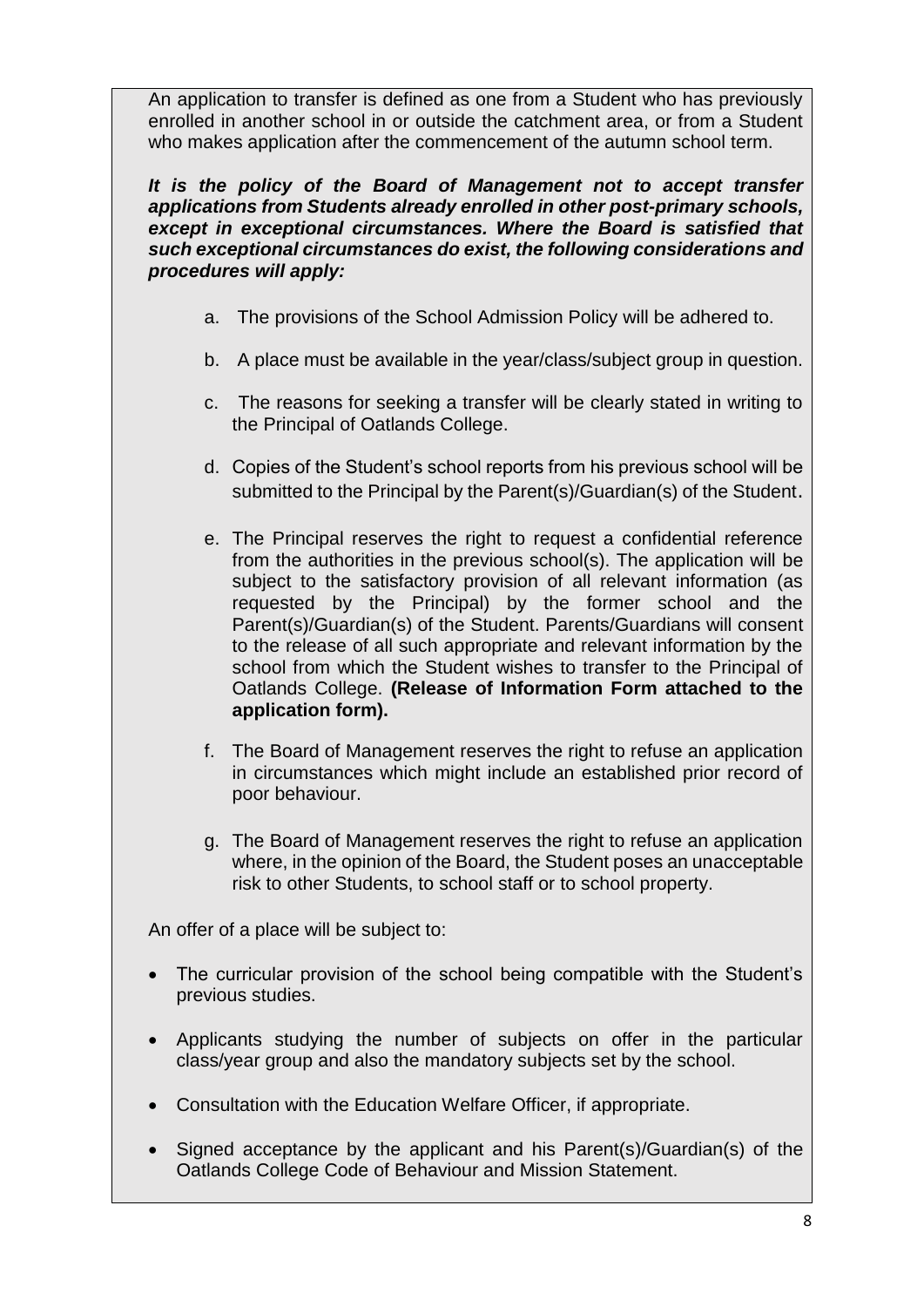- The move, in the opinion of the Principal, on behalf Board of Management, being in the best interests of the student.
- The move, in the opinion of the Principal, on behalf of the Board of Management, being in the best interests of the school, taking into consideration the best interests and rights of students already enrolled in Oatlands College.

The procedures of the school in relation to the admission of students who are not already admitted to the school, after the commencement of the school year in which admission is sought, are as above.

### **16. Declaration in relation to the non-charging of fees**

The board of management of Oatlands College or any persons acting on its behalf will not charge fees for or seek payment or contributions (howsoever described) as a condition of-

- (a) an application for admission of a student to the school, or
- (b) the admission or continued enrolment of a student in the school.

#### **17. Arrangements regarding students not attending religious instruction**

The following are the school's arrangements for parents of students, and students (over 18) who have requested that the student attend the school without attending religious instruction in the school:

These arrangements will not result in a reduction in the school day of such students.

Parents of students, and students (over 18) who wish to opt out of RE class should make a written request to the principal. A meeting will then be arranged with the parent or the student, as the case may be, to discuss their options. Throughout this process the constitutional right of the parent/ student (over 18 years) will be respected by the school.

The 1998 Education Act states that schools are required to promote the moral, spiritual, social and personal development of students (Section 9 (d)). At Oatlands College the allocated time on the timetable for Religious Education responds to this. Students who opt out of RE class are required to use this time to study material relating to their own religious tradition or belief, for example sacred texts. Students of no religious faith, who opt out of RE class, are required to study relevant literature or philosophical texts. A list of suggested texts can be provided by the school. In line with the Edmund Rice Schools Trust Charter, Oatlands College places great importance on the religious or spiritual formation of all its students. Each student has his/her own personal journey which will be encouraged and respected. Students who opt out of RE class will not be offered extra tuition or study periods.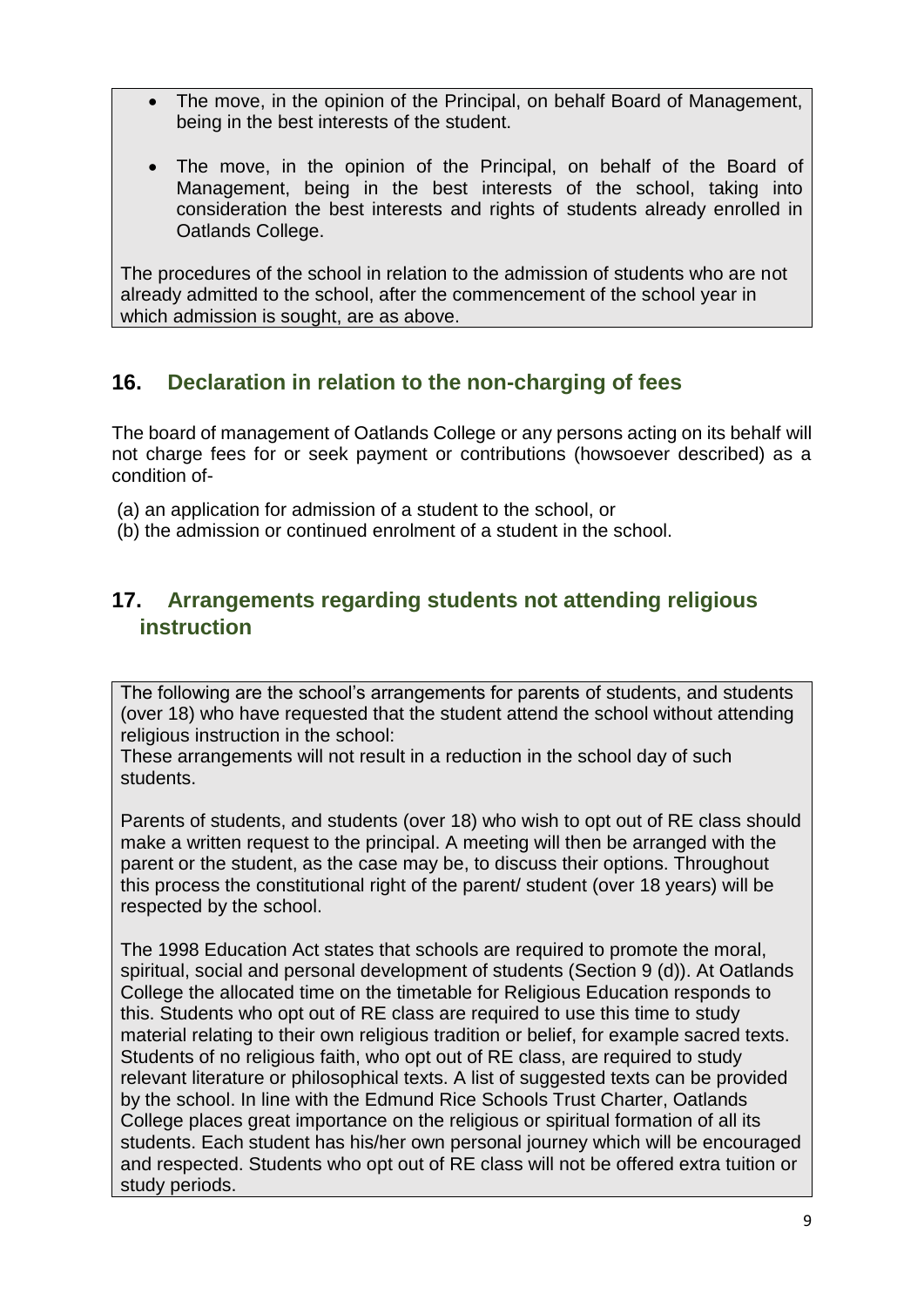#### <span id="page-9-0"></span>**18. Reviews/appeals**

#### **Review of decisions by the board of Management**

The parent of the student, or in the case of a student who has reached the age of 18 years, the student, may request the board to review a decision to refuse admission. Such requests must be made in accordance with Section 29C of the Education Act 1998 and must be received by the board not later than 21 days after the applicant has been informed in writing as to the decision of the school in accordance with Section 9 of this policy.

The timeline within which such a review must be requested and the other requirements applicable to such reviews are set out in the procedures determined by the Minister under section 29B of the Education Act 1998 which are published on the website of the Department of Education and Skills.

The board will conduct such reviews in accordance with the requirements of the procedures determined under Section 29B and with section 29C of the Education Act 1998.

**Note:** Where an applicant has been refused admission due to the school being oversubscribed, the applicant **must request a review** of that decision by the board of management prior to making an appeal under section 29 of the Education Act 1998. This request must be received by the board not later than 21 days after the applicant has been informed in writing as to the decision of the school in accordance with Section 9 of this policy.

Where an applicant has been refused admission due to a reason other than the school being oversubscribed, the applicant **may request a review** of that decision by the board of management prior to making an appeal under section 29 of the Education Act 1998. This request must be received by the board not later than 21 days after the applicant has been informed in writing as to the decision of the school in accordance with Section 9 of this policy.

#### **Right of appeal**

Under Section 29 of the Education Act 1998, the parent of the student, or in the case of a student who has reached the age of 18 years, the student, may appeal a decision of this school to refuse admission.

An appeal may be made under Section 29 (1)(c)(i) of the Education Act 1998 where the refusal to admit was due to the school being oversubscribed.

An appeal may be made under Section 29 (1)(c)(ii) of the Education Act 1998 where the refusal to admit was due a reason other than the school being oversubscribed.

Where an applicant has been refused admission due to the school being oversubscribed, the applicant **must request a review** of that decision by the board of management **prior to making an appeal** under section 29 of the Education Act 1998. (see Review of decisions by the Board of Management). This request must be